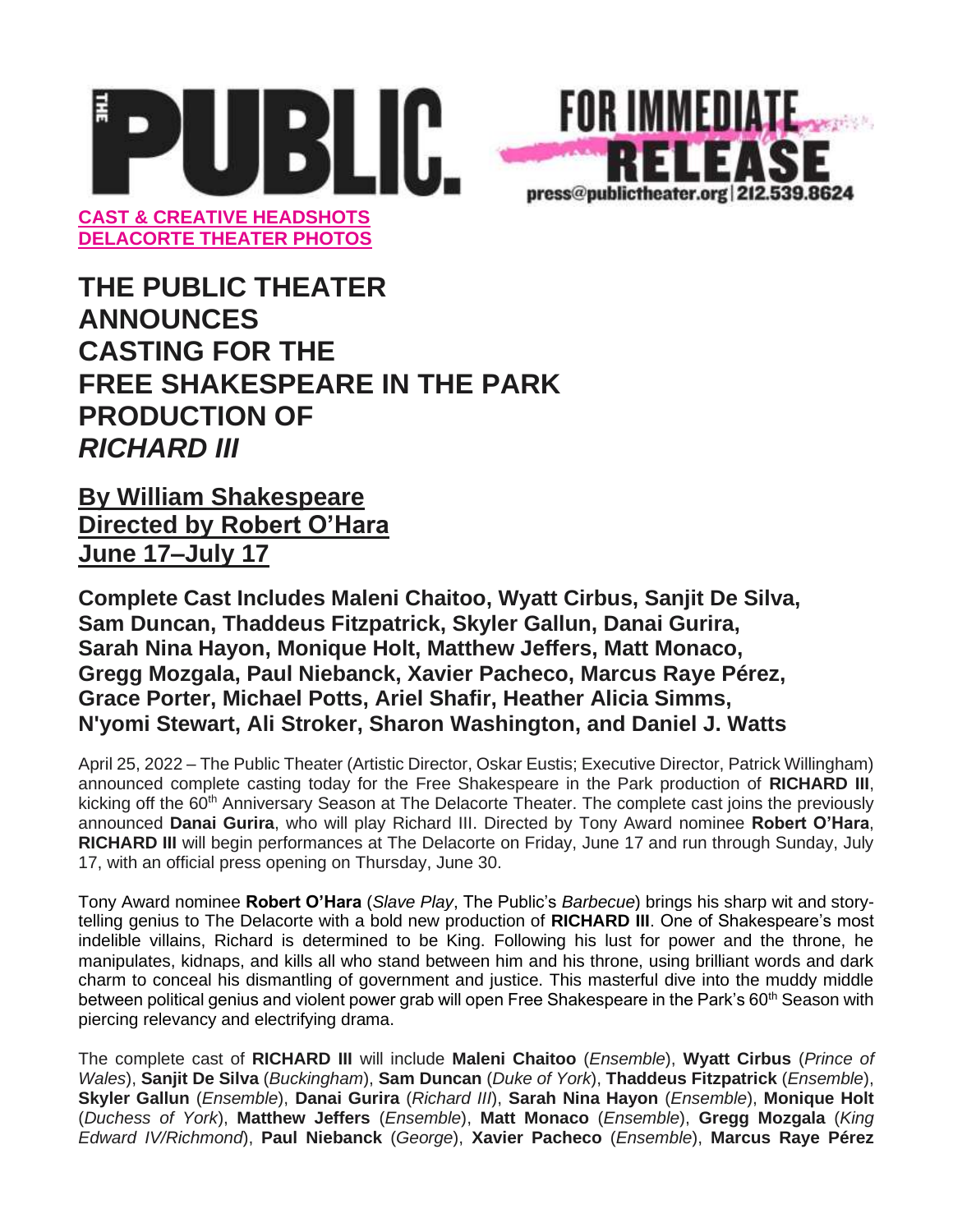(*Ensemble*), **Grace Porter** (*Ensemble*), **Michael Potts** (*Lord Stanley*), **Ariel Shafir** (*Lord Hastings*), **Heather Alicia Simms** (*Queen Elizabeth*), **N'yomi Stewart** (*Ensemble*), **Ali Stroker** (*Anne*), **Sharon Washington** (*Queen Margaret*), and **Daniel J. Watts** (*Catesby Ratcliffe*).

**RICHARD III** will feature scenic design by Myung Hee Cho, costume design by Dede Ayite, lighting design by Alex Jainchill, sound design and composition by Elisheba Ittoop, hair and wig design by Mia Neal, fight direction by Teniece Divya Johnson and Jeremy Sample, intimacy direction by Teniece Divya Johnson, direction of artistic sign language by Neil Sprouse, and movement direction by Byron Easley. Bryan Bauer will serve as production stage manager and Heather Englander will serve as stage manager.

**RICHARD III** Director **Robert O'Hara** said, "It has been over 30 years since *Richard III* was produced at The Delacorte and I'm excited to bring one of drama's all-time favorite villains back onto the Central Park stage. *Richard III* speaks to the dangerous machinations that we have witnessed by leaders throughout history, but most acutely in recent years in our own government. While navigating the projections of those around him by his decision to 'prove the villain,' Richard is our unreliable narrator, protagonist, and antagonist, drawing us deeper and deeper into his murderous mayhem. I am thrilled to collaborate again with the brilliant, multi-talented Danai Gurira as she returns to The Delacorte in the title role of this infamous usurper King, full of bloody confrontations, political intrigue, and familial toxicity."

**RICHARD III** has been previously staged at The Delacorte four times. It was last seen 32 years ago in a 1990 production featuring Denzel Washington in the title role and Sharon Washington as Lady Anne, directed by Robin Phillips. The 1983 production, directed by Jane Howell, featured Kevin Kline as Richard III, David Alan Grier as Richmond, and Ving Rhames as Hastings. In 1970, the production was directed by Stuart Vaughan and featured Donald Madden as Richard III. Four years after The Delacorte opened, the 1966 production, directed by Gerald Freedman, featured Joseph Bova as Richard III, Penny Fuller as Lady Anne, and Philip Bosco as Duke of Buckingham.

Free tickets will be distributed in a variety ways across all five boroughs, including the in-person line at The Delacorte Theater, the in-person lottery at The Public Theater, and borough distribution sites. Additionally, **TodayTix** will return as The Public's partner for the free virtual ticket lottery distribution.

The Public will welcome audiences back to The Delacorte at full capacity this summer. Proof of a complete COVID-19 vaccination by the date of attendance will be required for access to the facility and theater. Face masks are not required, but are recommended, while in attendance. Public Theater staff and artists are subject to a mandatory vaccination and booster policy, in addition to onsite testing protocols when working within all facilities. For more information on the health and safety protocols this season, please visi[t](http://thepublic.nyc/safeinthepark) [thepublic.nyc/safeinthepark.](http://thepublic.nyc/safeinthepark)

Since 1962, over five million people have enjoyed more than 150 free productions of Shakespeare and other classical works and musicals at The Delacorte Theater. Conceived by founder Joseph Papp as a way to make great theater accessible to all, The Public's Free Shakespeare in the Park continues to be the bedrock of the Company's mission to increase access and engage the community.

This season, The Public proudly welcomes the return of **The Jerome L. Greene Foundation** as season sponsor. The generous support of The Jerome L. Greene Foundation helps to sustain The Public's mission of inclusion, creating great theater, boldly conceived, and free for all.

The Public Theater, in partnership with Central Park Conservancy and the New York City Department of Parks & Recreation, is embarking on a much-needed revitalization of the 60-year-old Delacorte Theater in Central Park. The plan—a major investment in outdoor cultural space as part of New York's economic recovery—will dramatically improve the home of Free Shakespeare in the Park, addressing critical infrastructure, accessibility, and theatrical needs. The key approved design which will begin construction in Fall 2022 includes accessible and comfortable space for audiences and artists with disabilities, streamlined backstage operations and improved comfort for cast and crew, a revitalized exterior for a more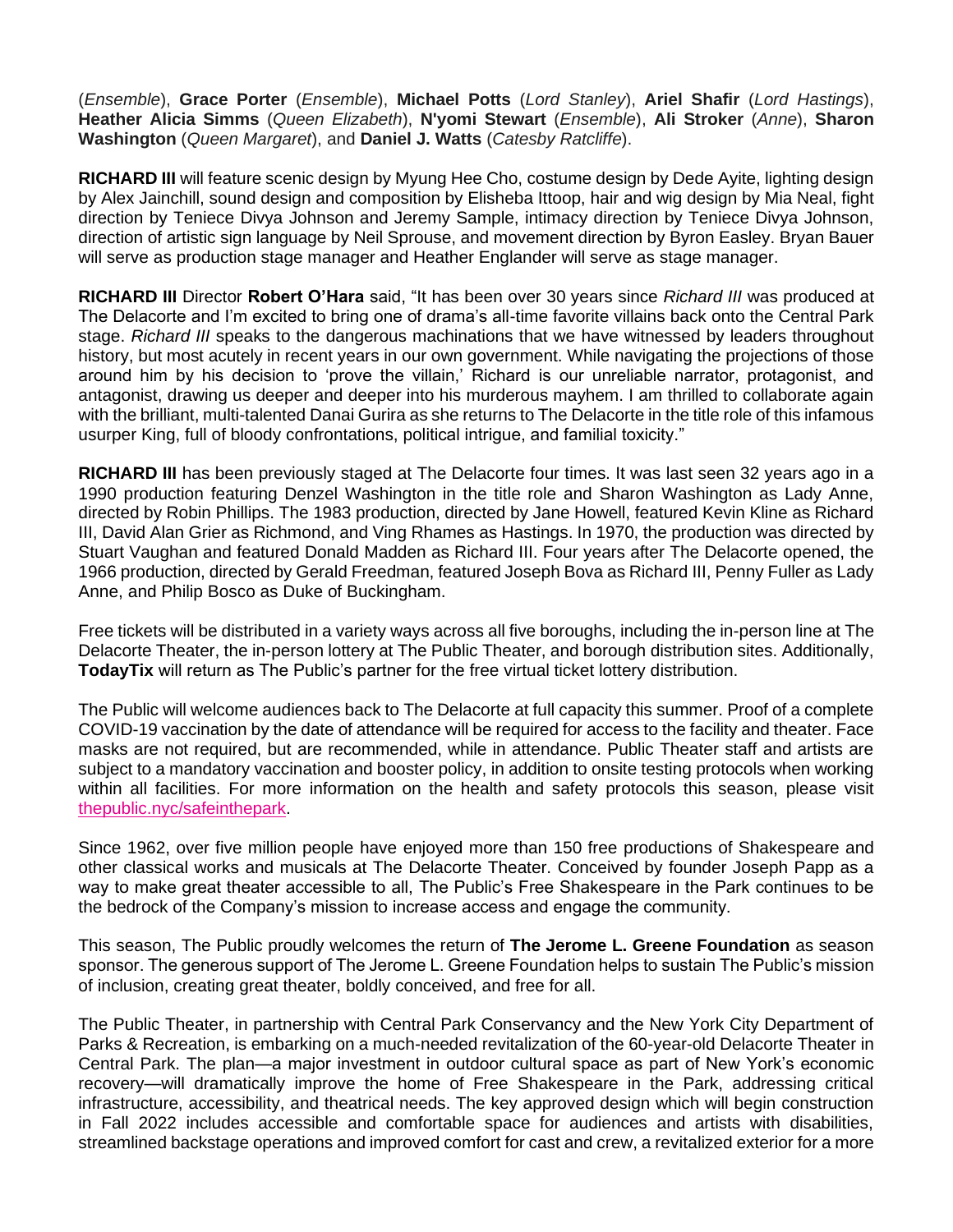dynamic aesthetic experience, a focus on resilience and sustainability, and lighting improvements, among other benefits. For more information on The Delacorte's revitalization, visit [publictheater.org.](https://publictheater.org/news-items/fall-2021/delacorte-theater-revitalization/)

The Public Theater's Annual Gala will be celebrated on **Tuesday, May 24** at The Delacorte Theater with a rain date on Wednesday, May 25. For more information on The Public Theater's Gala, visi[t](http://www.publictheater.org/gala22) [publictheater.org/gala22](http://www.publictheater.org/gala22) or email gala@publictheater.org.

**ROBERT O'HARA** (Richard III *Director*) is the Tony-nominated director of *Slave Play* and is currently working on several film, television, and theater projects. He's a two-time Obie Award and two-time NAACP Award Winner whose work has been seen around the country. Among his recent and upcoming projects are writing *Camp* for Warner Bros, to be directed by Billy Porter; directing *Long Day's Journey Into Night* at Audible/Minetta Lane Theater; and directing the revival of Anthony Davis' opera, *X: The Life and Times of Malcolm X* in a co-pro of the MET, Michigan, Omaha, and Seattle Opera. SDC, WGA, DGA, AGMA.

## **ABOUT THE PUBLIC THEATER:**

**THE PUBLIC** continues the work of its visionary founder Joe Papp as a civic institution engaging, both onstage and off, with some of the most important ideas and social issues of today. Conceived over 60 years ago as one of the nation's first nonprofit theaters, The Public has long operated on the principles that theater is an essential cultural force and that art and culture belong to everyone. Under the leadership of Artistic Director Oskar Eustis and Executive Director Patrick Willingham, The Public's wide breadth of programming includes an annual season of new work at its landmark home at Astor Place, Free Shakespeare in the Park at The Delacorte Theater in Central Park, the Mobile Unit touring throughout New York City's five boroughs, Public Forum, Under the Radar, Public Lab, Public Works, Public Shakespeare Initiative, and Joe's Pub. Since premiering *HAIR* in 1967, The Public continues to create the canon of American Theater and is currently represented on Broadway by the Tony Award-winning musical *Hamilton*  by Lin-Manuel Miranda and the revival of Ntozake Shange's *for colored girls who have considered suicide / when the rainbow is enuf*. Their programs and productions can also be seen regionally across the country and around the world. The Public has received 59 Tony Awards, 184 Obie Awards, 55 Drama Desk Awards, 58 Lortel Awards, 34 Outer Critic Circle Awards, 13 New York Drama Critics' Circle Awards, 58 AUDELCO Awards, 6 Antonyo Awards, and 6 Pulitzer Prizes[.](http://publictheater.org/) [publictheater.org](http://publictheater.org/)

The Public Theater stands in honor of the first inhabitants and our ancestors. We acknowledge the land on which The Public and its theaters stand—the original homeland of the Lenape people. We acknowledge the painful history of genocide and forced removal from this territory. We honor the generations of stewards and we pay our respects to the many diverse indigenous peoples still connected to this land.

The Public also gives our respect to the people of Seneca Village, a community of Black property owners who were removed from their land and whose village was destroyed in the creation of Central Park. We recognize the sacrifice that these ancestors made and honor Seneca Village's legacy.

The **Jerome L. Greene Foundation** is the proud season sponsor of Free Shakespeare in the Park.

**The LuEsther T. Mertz Charitable Trust** provides leadership support for The Public Theater's yearround activities.

## **FREE TICKET INFORMATION**

Performances of **RICHARD III** will begin on Friday, June 17 and run through Sunday, July 17 in The Delacorte Theater, with an official press opening on Thursday, June 30.

Tickets to The Public Theater's Free Shakespeare in the Park are distributed in a number of ways. On the day of each public performance, free tickets may be acquired in person at The Delacorte Theater, in person at a borough distribution site, via an in-person lottery in the lobby of The Public Theater at 425 Lafayette